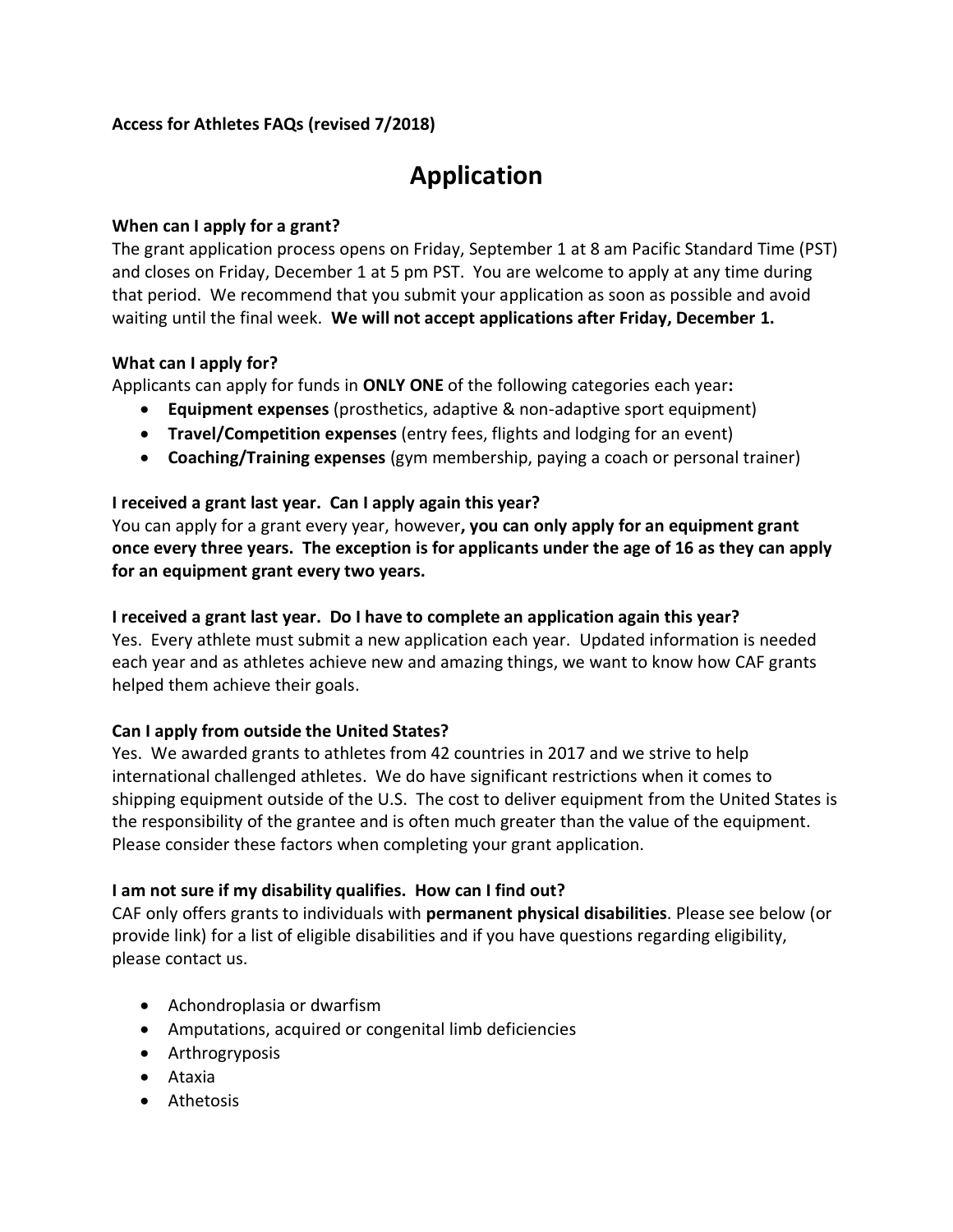- Cerebral Palsy
- Charcot-Marie-Tooth
- Leg length difference
- Hypertonia
- Multiple Sclerosis
- Muscular Dystrophy
- Paraplegia
- Polio
- Quadriplegia
- Spina Bifida
- Visual Impairment

# **I'm not sure how much an equipment item costs. How do I find out?**

Talk to coaches and fellow athletes, search online, and contact manufacturers for input to help you choose an equipment item that is appropriate for your skill level. CAF has taken much of the guesswork out of the process by partnering with several distributors that offer equipment items at a discount for the grant program. By choosing an item from the dropdown list, an amount will automatically be chosen for you.

## **What is the maximum amount I can ask for?**

Grant awards vary by each athlete's ability, financial need and type of request. In the application form, we will provide a base amount offered for most grant categories. If awarded, you can count on at least this amount and perhaps more based on your needs and the strength of your application. Keep in mind that our average grant amount is \$1500.

# **Do I have to submit a medical letter of reference?**

Yes. We must have documentation of your permanent physical disability to determine if you are eligible for a CAF grant. This letter can be written by one of the following medical professionals: a physician, physician's assistant, nurse practitioner, physical therapist, occupational therapist, or prosthetist. Because we only offer grants to permanently physically disabled individuals, you are welcome to provide a medical letter of reference that was not written within the past year.

# **What is the personal letter of reference?**

This letter of reference from a coach, teammate, co-worker, employer, etc., should explain why you should receive a grant from CAF. It should be reflective of your character, your participation in sport, and how a CAF grant will help you reach your goals. The letter should reflect your accomplishments in 2017.

#### **What should I include in my biography?**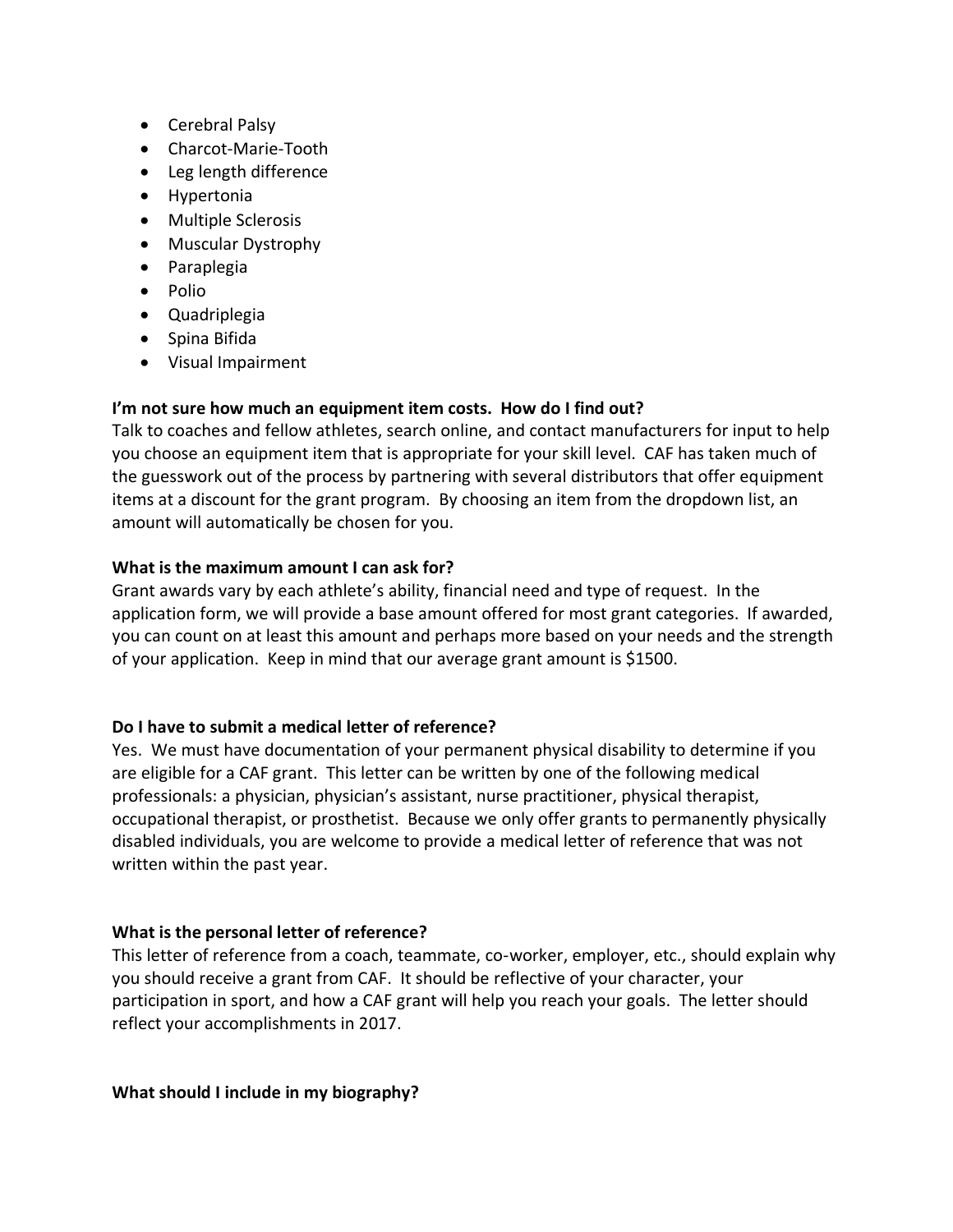Share your personal story of how sport and athletics contribute to your life. What are your dreams and goals in athletics? What are you doing to achieve them? Include the ways in which you mentor others, how you give back to your community, and how you contribute to the advancement of adaptive sport.

# **Finances**

# **Why do I need to include my tax return or other financial statements?**

Financial need is a strong consideration in our grant reviews. A clear picture of your annual income is essential in determining an individual's need for a grant. Please include the first two pages of your tax return to verify income, dependents and profession. If you do not have a tax return, please submit an SSI or SSDI statement of your annual benefits, or two recent pay stubs. Please conceal your social security number in all documents.

# **What if I am not a U.S. citizen?**

Please provide your country's equivalent documents to show annual proof of income. **All finances must be entered in the form and converted to U.S. dollars.** A link has been provided in the application to assist you in the conversion.

## **What if I am not employed?**

If you receive only SSI/SSDI benefits, please submit your full statement. If you receive unemployment, please submit a copy of 2 unemployment checks. You must also provide financial information from anybody that is providing financial assistance/support to you.

# **If my adult child (over 18) lives with me and applies, do I have to include my income?**

Yes. ALL household income that helps support your adult child must be included. There is a section in the application called "Special Financial Circumstance" in which you can explain your situation for the reviewers.

**Other Questions**